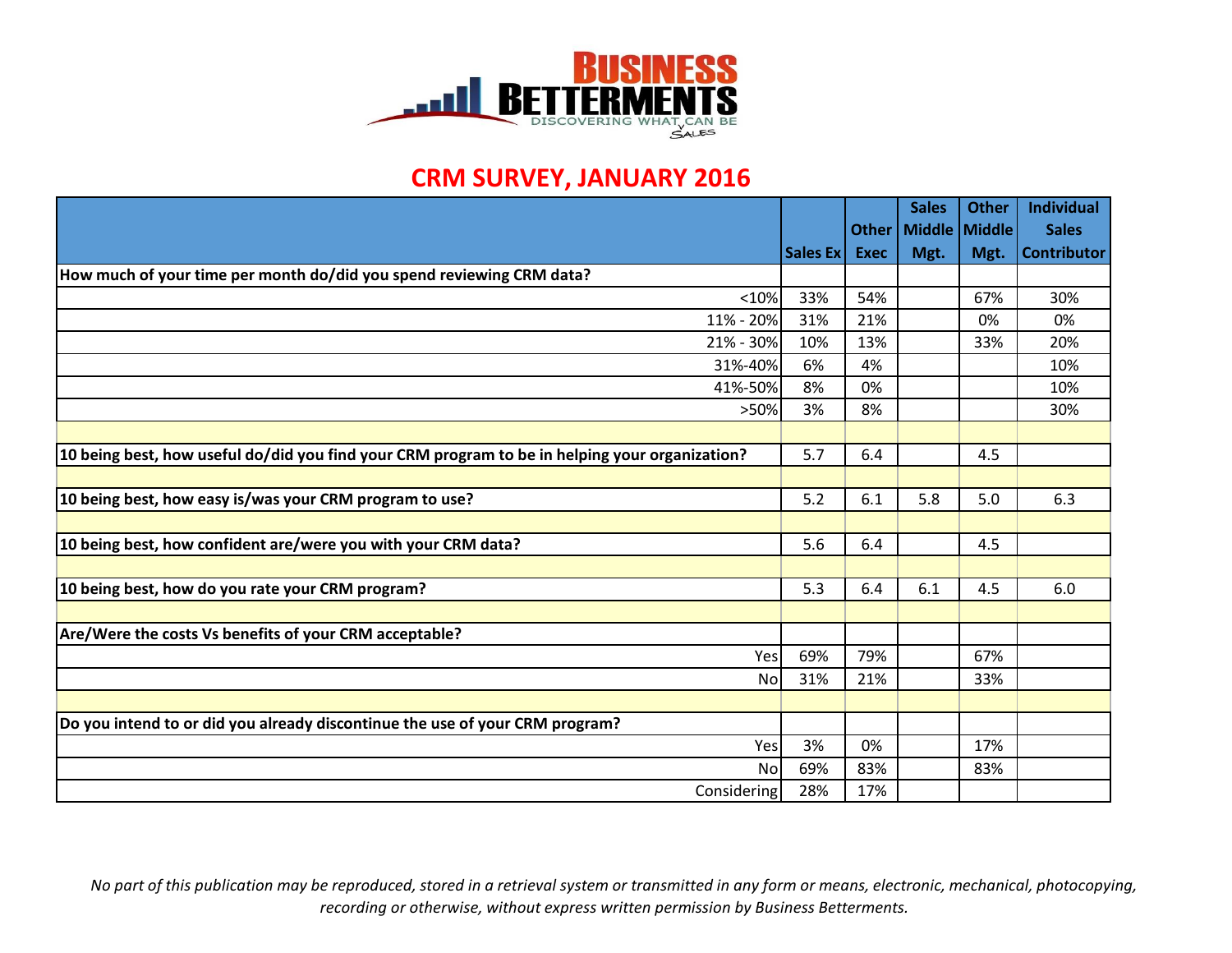

## **CRM SURVEY, JANUARY 2016**

|                                                                                               |          |             | <b>Sales</b>            | <b>Other</b> | <b>Individual</b>  |
|-----------------------------------------------------------------------------------------------|----------|-------------|-------------------------|--------------|--------------------|
|                                                                                               |          |             | Other   Middle   Middle |              | <b>Sales</b>       |
|                                                                                               | Sales Ex | <b>Exec</b> | Mgt.                    | Mgt.         | <b>Contributor</b> |
| <b>What are your annual sales?</b>                                                            |          |             |                         |              |                    |
| $<$ \$5M                                                                                      | 31%      | 29%         | 13%                     | 50%          | 80%                |
| 6\$M-\$10M                                                                                    | 11%      | 13%         | 13%                     |              | 10%                |
| \$11-\$20M                                                                                    | 14%      | 17%         | 13%                     |              | 10%                |
| \$21-\$30M                                                                                    | 17%      | 0%          | 20%                     |              |                    |
| \$31M-\$40M                                                                                   | 6%       | 4%          | 7%                      |              |                    |
| \$41M-\$50M                                                                                   | 3%       | 4%          | 0%                      |              |                    |
| \$51M-\$100M                                                                                  | 3%       | 4%          | 20%                     |              |                    |
| >\$100M                                                                                       | 17%      | 29%         | 13%                     | 50%          |                    |
|                                                                                               |          |             |                         |              |                    |
| How much time per month do/did you spend reviewing CRM data?                                  |          |             |                         |              |                    |
| $<$ 5%                                                                                        |          |             | 20%                     |              |                    |
| 6%-10%                                                                                        |          |             | 7%                      |              |                    |
| 11%-15%                                                                                       |          |             | 27%                     |              |                    |
| 16%-20%                                                                                       |          |             | 13%                     |              |                    |
| >20%                                                                                          |          |             | 33%                     |              |                    |
|                                                                                               |          |             |                         |              |                    |
| How much time per month do/did you spend getting your direct reports to use your CRM program? |          |             |                         |              |                    |
| $<$ 5%                                                                                        |          |             | 20%                     |              |                    |
| 6%-10%                                                                                        |          |             | 40%                     |              |                    |
| 11%-15%                                                                                       |          |             | 20%                     |              |                    |
| 16%-20%                                                                                       |          |             | 0%                      |              |                    |
| >20%                                                                                          |          |             | 20%                     |              |                    |

*No part of this publication may be reproduced, stored in a retrieval system or transmitted in any form or means, electronic, mechanical, photocopying, recording or otherwise, without express written permission by Business Betterments.*